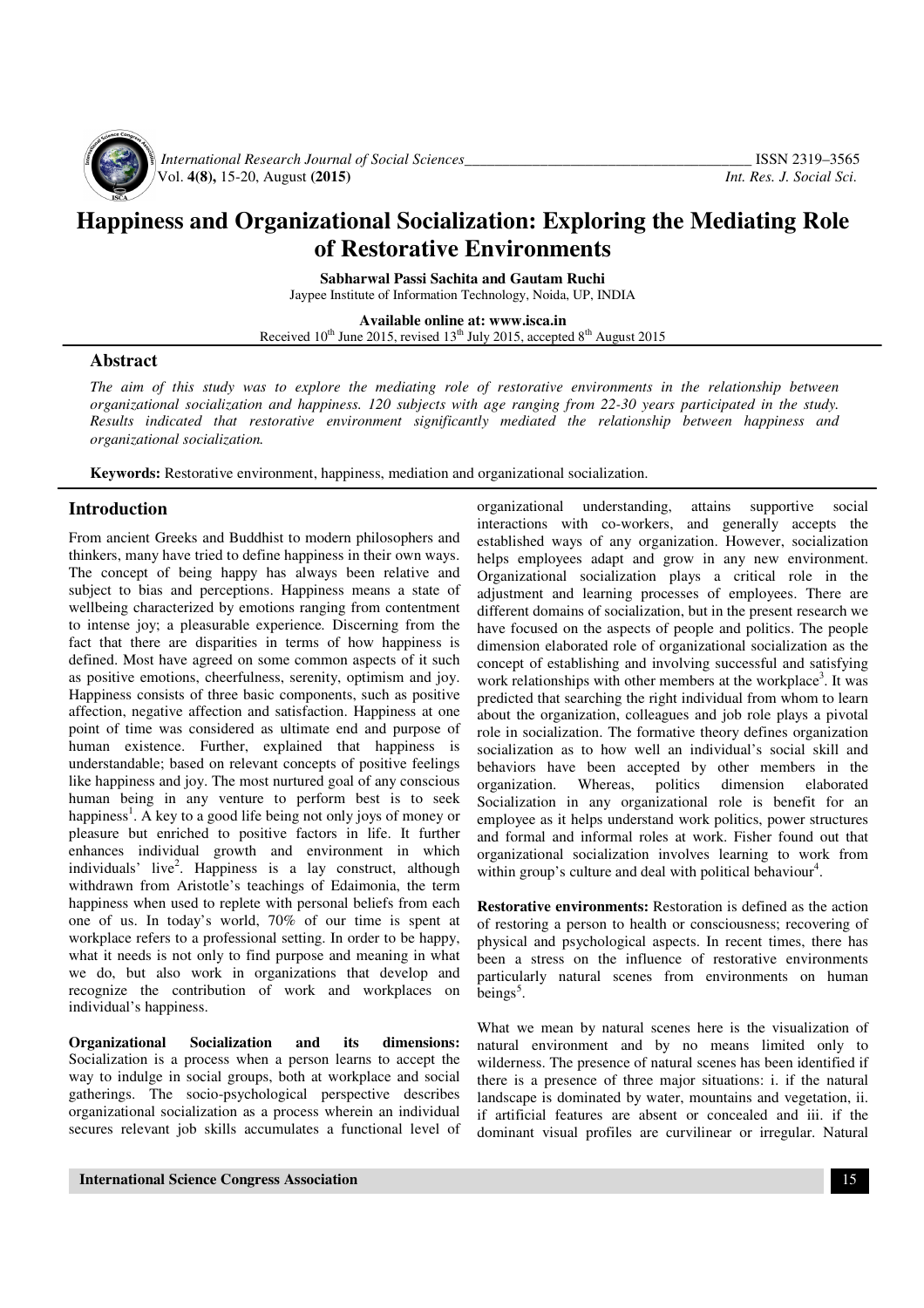scenes include parks and open spaces, streets, vacant lots, backyards, fields, forests pastures, cereal crops and even golf courses<sup>4</sup>.

**Theories of restorative environment:** It has been seen in psychological research that people maintain cognitive clarity to enhance their performance efficiently on a daily basis<sup>5</sup>. To restore mental fatigue at the workplace, it is important for employees to restore their vital energies through direct contact with nature. When an individual suffers from mental fatigue he has exhaustion of directed attention. Mental fatigue has negative influences, irritability, impulsiveness, impatience, reduced tolerance and lessened ability of information $6$ . Hence restorative environments in either physical or illusionary world or accumulation of both can be of help in ameliorating attention fatigue, enhance competence and increase effectiveness in functioning. The progressive levels of restoration a human can experience based on theory of enhanced processing. Firstly, cleaning the head allows removal of random and weird thoughts and gradually fades away from memory. Secondly, restoration is recharging directed attention capacity. Thirdly, one can hear unattended thoughts or matter coming or distracting mind, to reduce internal noise. Fourthly, to evoke reflections of one's life priorities and possibilities and one's actions and goals can also lead to restoration<sup>7</sup>.

**Restorative environment (green buildings) and its behavioral impact:** In the 21<sup>st</sup> century, human beings remain disconnected from nature, thus leaving an adverse effect on wellbeing of both humans and environment. Experiments found that outdoor walks in nearby nature made individuals happier and more productive. Research has shown that humans fail to maximize their time in nearby nature and thus miss opportunities to enhance happiness. It is also seen that the path to sustainability leads only through nature<sup>8</sup> . Humans perpetually show indifference to natural environment; though they are in many cases aware of the benefits of staying connected with nature<sup>9</sup>. Biophilia hypothesis illustrate that humans who unfold in natural environments have better efficiency with other living environments. Furthermore, it is hard to judge the evolutionary origin of rapport for natural environment, people's closeness for natural environment, people's fondness for natural scenery, gardening are empirical evidence.

Recent empirical work indicates that the subjective connection with nature forecast environmentally sustainable attitude. Urban designs often make contact with nature and green space; spending time with nature and experiencing more happiness. Walking outdoor in green workplace enhances morale of employees; which further strengthens productivity at work. It further suggested that there are abundant benefits of being close to the nature, and ultimately leads to happiness.

Research indicates that living in proximity to urban green space leads to improve health and wellbeing<sup>10</sup>. It has also been shown that there is a social dimension of green space and its relationship to health outcomes. The observations outline that any contact with natural environment increases the level of physical well-being and helps in building social contacts and networks.

Organizational socialization enhances employee happiness and growth and turnover of any organization is associated with whether the employee is happy or not.

**Restorative environments and its sociological impacts:**  Previous research in this area does reflect that individuals are happier when living in urban areas with greater amounts of green space $^{11}$ . Living close to the nature and having green environment around helps in reducing mental stress and enhances the overall well-being of a person. The  $21<sup>st</sup>$  century has tremendously become aware of components of natural environment affecting human health. It is important to explore the role of green buildings enhancing employee happiness in India.

It is articulated that employees working in green buildings socialize with colleagues while embracing the nature. The sympathetic affect left on human emotion by greenery is helpful in growing and evolving both at work and personal level. There are instances on ground where organizations have provided restorative experiences for work to their employees. The green infrastructure enhances the vitality and passion of employees working here.

## **Methodology**

**Research Participants:** The study consisted of 120 employees' 61 males and 59 females participated in the study. The average age of the respondents were 28.3 years (SD=4.2 years), with the average age of males being 27.8 years (SD=4.3 years) and that of females being 28.7 years (SD=4.1 years). Almost they have work experience of 3.3 years (SD=1.6 years) in their respective organizations.

**Measures: Organizational Socialization:** The 34 item scale consisted of content areas of socialization. The reported cronbach alpha is 0.78. The scale was developed by (Chao et al.). In the study we have used only two dimensions politics and people and 11 questions were asked to the respondents.

**Happiness:** Oxford Happiness Inventory is a 29-items multiple choice instrument. The scale was developed by Michael Argyle and Peter Hills in 2002. The reported cronbach alpha is 0.84.In the study 26 questions were asked from the respondents to measure their happiness levels.

**Restorative environment:** Environmental Features Ratings, Overall Environmental Satisfaction, and Job Satisfaction (Veitch et al. 2007) - The 20-item instrument measuring dimensions such as satisfaction with privacy and acoustics, satisfaction with ventilation, satisfaction with air and job satisfaction. Scale scores are averages of the contributing items. The Cronbach's alpha value of the scale is 0.83.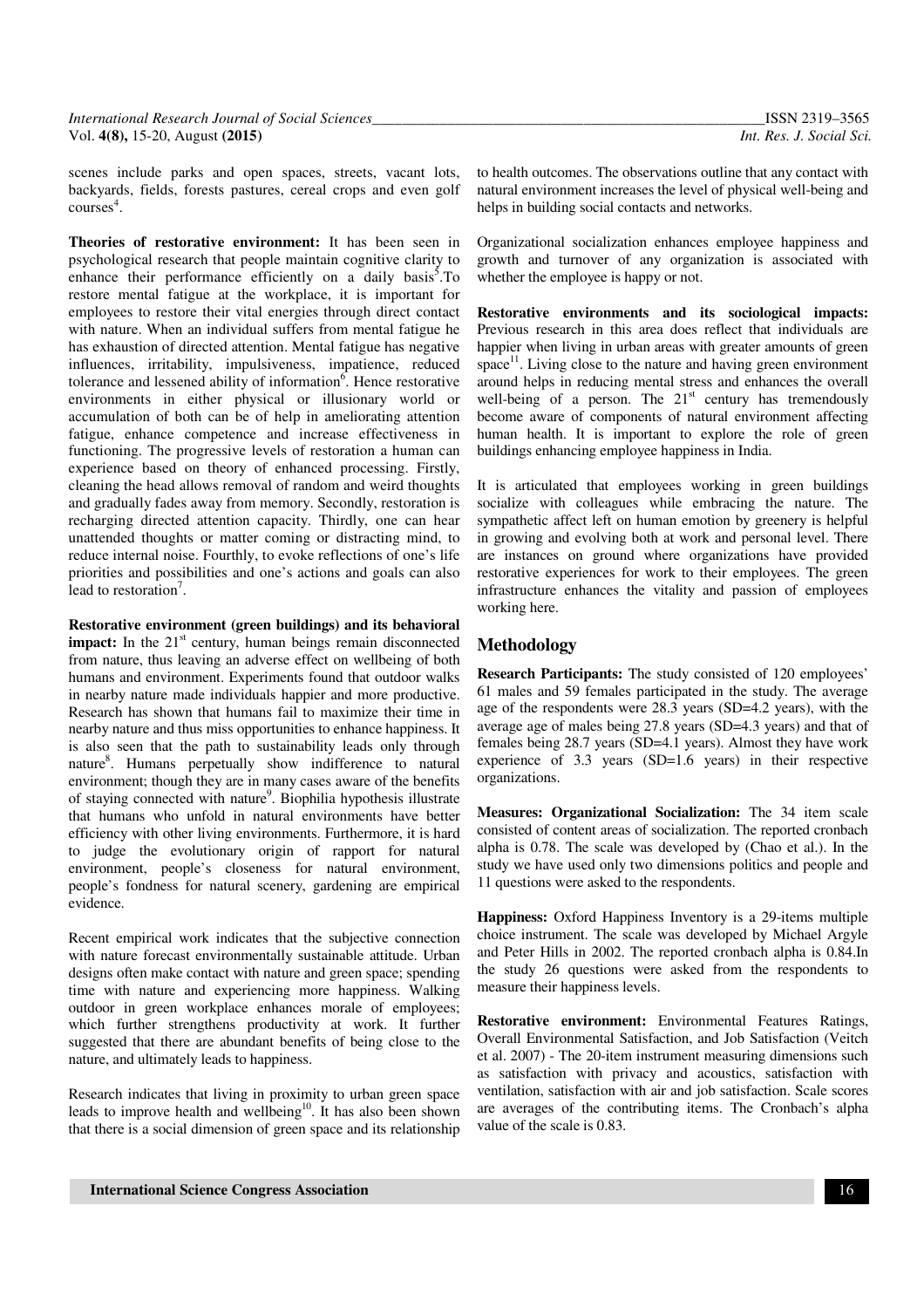## **Results and Discussion**

**Results:** Mean scores and reliability coefficients for each of the measures are shown in table-1. All scales were found to be internally consistent with satisfactory alpha coefficients.

| <b>Measure</b>          | Mean  | <b>SD</b> | Min   | <b>Max</b> | <b>Alpha</b> |
|-------------------------|-------|-----------|-------|------------|--------------|
| Organizational          |       |           |       |            |              |
| Socialization           | 33.05 | 4.27      | 23.00 | 43.00      | 0.72         |
| <b>Oxford Happiness</b> |       |           |       |            |              |
| Scale                   | 3.50  | 0.42      | 2.13  | 4.60       | 0.63         |
| <b>EFR</b> Scale        | 79.58 | 7.28      |       | 97.00      | 0.78         |

The mean score for organizational socialization was 33.05 with a standard deviation of 4.27, with a minimum score of 23 and a maximum of 43. This reflects that most of the respondents were near the mean of the scale with very few outliers. The mean score for happiness was 3.50 with a standard deviation of 0.42, with a minimum score of 2.13 and a maximum of 4.60. This reflects that most of the respondents were near the mean of the scale with very few outliers. The mean score for environment features rating scale was 79.58 with a standard deviation of 7.28, with a minimum score of 61 and a maximum of 91. This reflects that most of the respondents were near the mean of the scale with very few outliers.

#### **Mediation Model Testing—Happiness, organizational socialization and restorative environment:** The emphasis in the

research was to test the mediation effect of green restorative environment on happiness and well-being of employees. Leading from observations and previous research, the following hypothesis to test for the mediation effects:

*Restorative environment mediates the relationship between organizational socialization and happiness of employees.* 

Mediation occurs when an independent variable indirectly affects a dependent variable through a third variable, which acts as a mediator<sup>12</sup>. According to Baron and Kenny, to test any mediation model first requires that mediation assumptions are met (i.e. the independent, dependent and mediator variables must all be significantly correlated). To begin with this assumption, the correlations between the desired variables (happiness, organizational socialization and restorative environment) were tested (table-1). Results from the correlation analysis show that all the three variables in the model were correlated with each other and the correlations were significant at 99% level of confidence<sup>13</sup>.

In case to have any mediation, it is important to have three valid assumptions, which correspond to the relationship between the dependant, independent and the mediator variable.

It is important that the independent variable is a significant predictor of the dependant variable and the mediator and the mediator in turn predicts the dependant variable as well. The model in this case which was analyzed is shown in figure-1.

|                                |                                                             | Pearson correlation coefficients for all variables in Model 1 |                  |
|--------------------------------|-------------------------------------------------------------|---------------------------------------------------------------|------------------|
|                                | Happiness (OH)                                              | Organizational                                                | Restorative      |
|                                |                                                             | Socialization (OS)                                            | environment (RE) |
| Happiness (OH)                 |                                                             | $.399**$                                                      | $.374**$         |
| Organizational                 |                                                             |                                                               | $.508**$         |
| Socialization (OS)             | Nil                                                         |                                                               |                  |
| Restorative                    |                                                             |                                                               |                  |
| Nil<br>Nil<br>environment (RE) |                                                             |                                                               |                  |
|                                | **Correlation is significant at the $0.01$ level (2 tailed) |                                                               |                  |

**Table-1** 



**Figure-1 Regression paths and the model tested**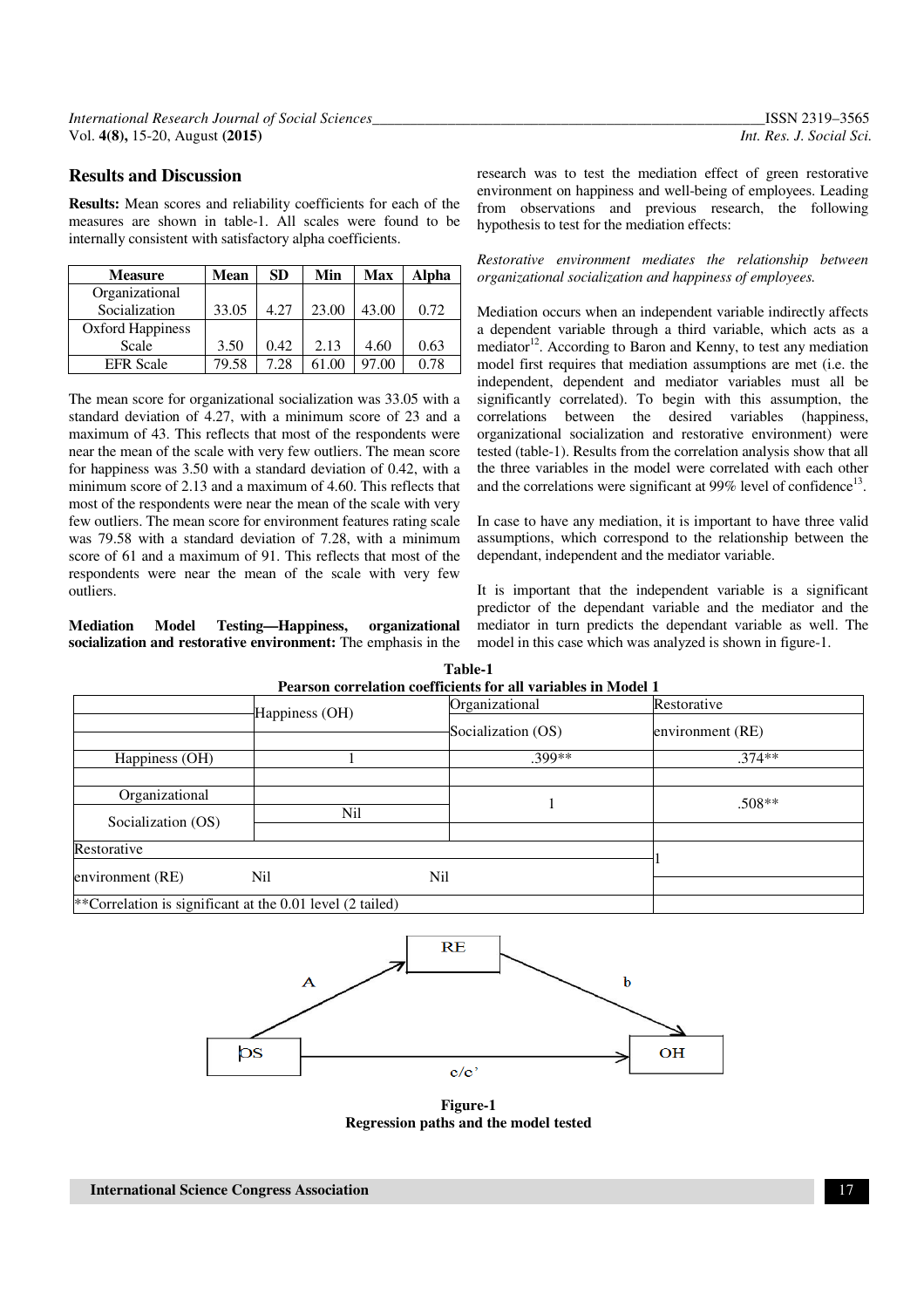| International Research Journal of Social Sciences | ISSN 2319-3565           |
|---------------------------------------------------|--------------------------|
| Vol. 4(8), 15-20, August ( <b>2015</b> )          | Int. Res. J. Social Sci. |

In figure-1, a, b, c and c' specifies the path of association between the variables (c is for a simple regression between dependant and independent variable and c' is for a multiple regression which includes mediator as well. The three regression paths as shown in Figure 1 were then tested with hierarchical regression analysis. In the first regression, organizational socialization was entered as the independent variable and happiness was the dependant variable (path c). In the second regression, organizational socialization was entered as the independent variable and restorative environment as a mediator variable (path b) and in the final regression model, both the mediator and independent variable were entered simultaneously (path c').

Results from the regression analysis show that all three associations were significant (at 95% confidence interval). Organizational Socialization was a significant predictor of happiness  $(R^2 = .159$  and  $p < 0.01$ ) and also of restorative environment ( $R^2$ =.258 and  $p$ <0.01), indicating that people who socialize more in a working environment and have peer groups, they are happier and also cherish a green working environment more than who socialize lesser.

In the third regression when both organizational socialization and restorative environment scores were entered in the model, against it was significant  $(R^2 = .199)$  and p<0.05). In this case, the standardized beta coefficient of the relationship dropped from 0.399 in the first case (path c) to 0.282 in this case (path c'). This indicated that there is some level of mediation occurring in the model. It is also evident from the analysis that the mediation is partial as in the third regression model (path b and c'), the beta coefficients for organizational socialization and happiness is not zero (table-2). This indicates that restorative environments do play a partial mediating role in predicting happiness when organizational socialization is taken as a dependant variable.

**Sobel's Test for Partial Mediation:** Results from the analysis indicated that there is partial mediation through restorative environment on how organizational socialization impacts happiness of employees (all the variables have positive linear associations with positive β coefficients, table-2). This leads to an initial inference that the direct impact of how much an employee who socializes and is happy is mediated by the environment individual is in and restorative green environment play a role of positive mediation. Furthermore, whether the mediation occurring in our model is significant, Sobel's test is used<sup>14</sup>. The test hypothesizes that relationship between independent variable and dependent variable is through indirect effect and it exists because of the influence of a third variable (the mediator). That is why, when the mediator is introduced in the regression with the dependant variable, the direct effect of dependant variable gets reduced, with that of mediator being significant (Path c, b and c' in table-2).

| Table-2                                                               |
|-----------------------------------------------------------------------|
| Results from hierarchical regression analysis to test mediation model |

| Path                  | B                | SE    | $\tilde{}$<br>B | ${\bf R}^2$ | D     |
|-----------------------|------------------|-------|-----------------|-------------|-------|
|                       | (unstandardized) |       | (standardized)  |             |       |
|                       |                  |       |                 |             |       |
| ⌒                     | 0.039            | 0.008 | 0.399           | 0.159       | 0.00  |
|                       |                  |       |                 |             |       |
| A                     | 0.866            | 0.135 | 0.508           | 0.258       | 0.00  |
|                       |                  |       |                 |             |       |
| B                     | 0.013            | 0.006 | 0.231           |             |       |
|                       |                  |       |                 | 0.199       | 0.018 |
| $\mathbf{c}^{\prime}$ | 0.028            | 0.01  | 0.282           |             |       |
|                       |                  |       |                 |             |       |

**Table-3** 

| Test of significance for mediation and results from Sobel's Test         |       |  |  |
|--------------------------------------------------------------------------|-------|--|--|
| Indirect effect $(a * b)$                                                | 0.011 |  |  |
|                                                                          |       |  |  |
| Sobel's SE=[(a.SEb) <sup>2</sup> + (b.Sea) <sup>2</sup> ] <sup>1/2</sup> | 0.005 |  |  |
| Z=indirect effect/Sobel's SE                                             | 2.053 |  |  |
|                                                                          |       |  |  |
| $\boldsymbol{P}$                                                         | 0.040 |  |  |
|                                                                          |       |  |  |
| Standardized indirect effect $(\beta a^* \beta b)$                       | 0.117 |  |  |
|                                                                          |       |  |  |
| Portion of $(X^{\square}Y)$ due to M = (c-c')/c                          | 28.2% |  |  |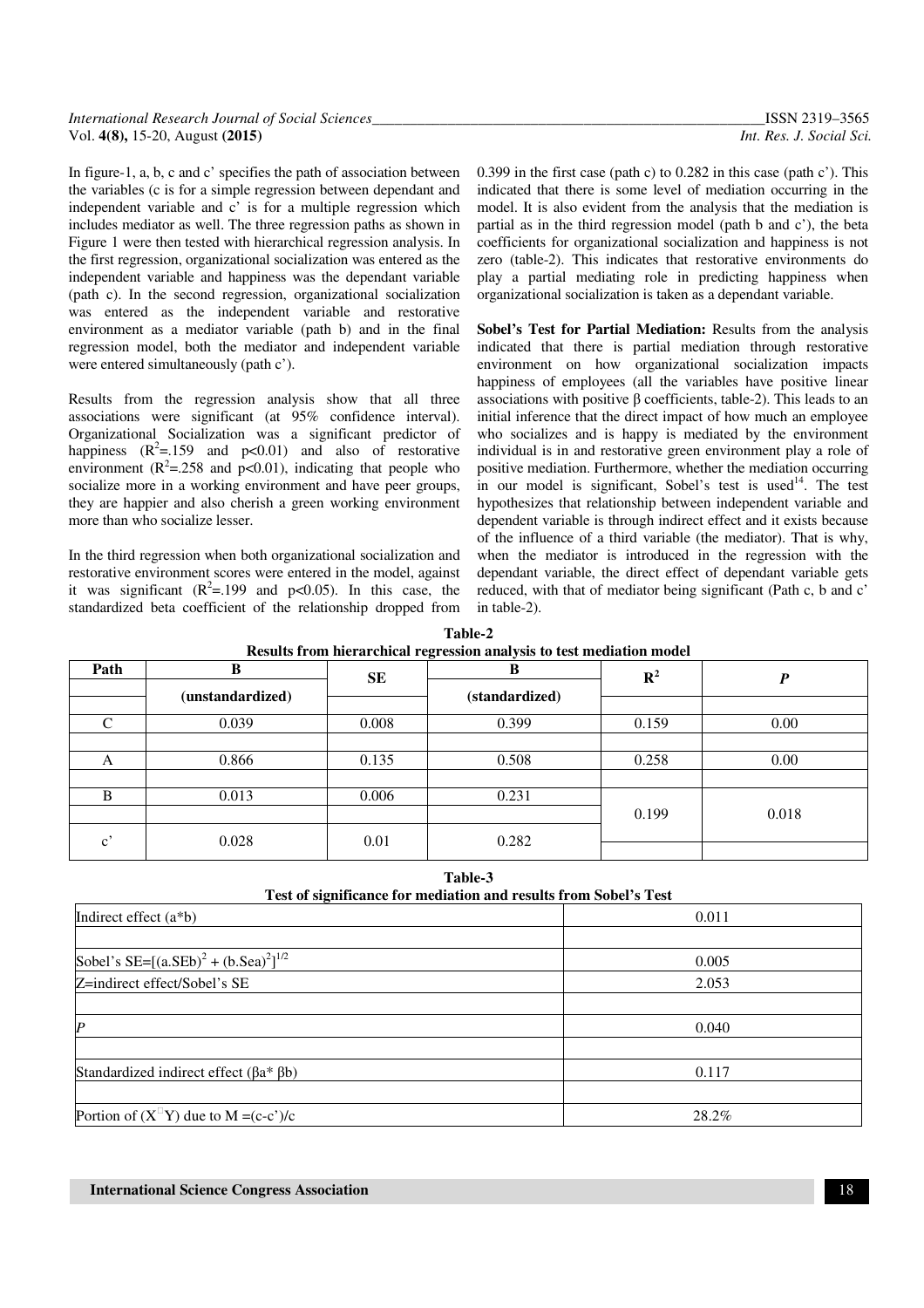| International Research Journal of Social Sciences_ | ISSN 2319-3565           |
|----------------------------------------------------|--------------------------|
| Vol. 4(8), 15-20, August (2015)                    | Int. Res. J. Social Sci. |

Results from the Sobel's test suggest that the association between organizational socialization and happiness is significantly mediated by restorative environments at 95% confidence interval  $(p<0.05)$ . Together these results show that they do so by strengthening the association of employees with their natural restorative environments. The empirical evidence depicts 28.2% of the direct relationship between organizational socialization and happiness is mediated by how an employee scored for restorative environments.

**Discussion:** The study assessed adds to the literature of how green buildings and restorative work environments affects the happiness of an employee. There have been conflicting researches which have highlighted that whether green buildings and restorative environments have a positive or a negative impact on the employees. Recent research shows that the indoors and the natural proximity in a certified green building no more engages the employees and enhance employee satisfaction<sup>15</sup>. Whereas, other studies show that there is a significant positive relationship between employee satisfaction and level of perceived environmental performance.

Results from the present research indicate that a higher score on the socialization of an employee is linearly and positively related to happiness at the workplace ( $\beta$ = 0.399, R<sup>2</sup>=.159 and p<0.01). This indicates that a person who socializes more at the workplace and has a peer group to talk to and share thoughts is generally happier than one who is more reserved to her/his self. It was also seen that one who is more socially active in an organization, perceives better about the natural environment than others. It is to be understood from the fact that the green working environment is similar for all employees; still there is difference in perception on the basis of how sociable an employee is? This could stem from the fact that a socially active employee who is happier perceives things in a positive manner than one who is more reserved.

Inference from this research also points out that the perception of working in a restorative and green environment is a significant mediator of the direct relationship between organizational socialization and happiness of an employee. Further confirmation of the mediation model by mediates around 28% of the causal relationship between how sociable and happy an employee is. Indeed the findings support that spending more time in green buildings results in more positive outcomes. It was recently, observed by several research scholars in the field, psychological restoration in nature is a worthwhile topic of discovery<sup>16</sup>.

In recent times, companies have been investing a lot to make the workplaces green and provide a natural working environment to their employees. Recent research which highlights that working conditions could be stressful many a times and could lead to reduction in overall happiness and productivity of employees. This makes it even more imperative to look into the aspect of green buildings and restorative working environment. The

present piece of research work is an attempt to highlight that green working environments does play a crucial mediating role in employee happiness and argues that more research is needed in this area.

The most relevant suggestions to the authorities and policy regulations are to tackle biodiversity globally and protect ecosystems. At the same time providing presence of green space within urban system is predominant to enhance the happiness of urban dwellers<sup>17</sup>. As recently acclaimed, developing sustainable buildings is most important goal to support urban lifestyles <sup>18</sup>.

#### **Conclusion**

The study enriches the relationship between employee's happiness and organizational socialization through restorative environments. Furthermore, providing support for healthier management of daily life settings. As a result employees' will spend longer time in natural settings more meaningful interactions with nature helps to promote sustainable urban lifestyles. Restorative environments are crucial elements of urban green space aimed at protecting the wellbeing and happiness of employees, as such should be supported to improve the quality of urban life.

#### **References**

- **1.** Ryan R.M. and Deci E.L., On happiness and human potentials: a review of research on hedonic and eudaimonic well-being, *Annual Review Psychology*., **52(1)**, 141–166 **(2001)**
- **2.** J Goins, C Chun and H Zhang., User perspectives on outdoor noise in open-plan offices with operable windows, *Architectural Science Review.,***56(1)**, 42-47 **(2013)**
- **3.** Feldman D.C. 'The Multiple Socialization of Organization Members', *Academy of Management Review*, **6**: 309–18 **(1981)**
- **4.** Fisher C.D., Organizational socialization: An integrative review. In G. R. Ferris, and K.M. Rowland (Eds.), Research in personnel and human resource management (**4**), 101-145, *Greenwich, CT:* JAI Press **(1986)**
- **5.** Balling J.D. and Falk J.H., Development of visual preference for natural environments, *Environment and Behavior*., **14**, 5–28 **(1982)**
- **6.** Hartig T. and Evans G.W., Psychological foundations of nature experience. In T. Garling, and R. G. Golledge (Eds.), Behavior and environment: Psychological and geographical approaches, 427–457, Amsterdam: North-Holland **(1993)**
- **7.** Kaplan S. and Talbot J.F., Psychological benefits of a wilderness experience. In I. Altman and J.F. Wohlwill, Eds., Behavior and the Natural Environment, New York: Plenum, 163-203 **(1983)**